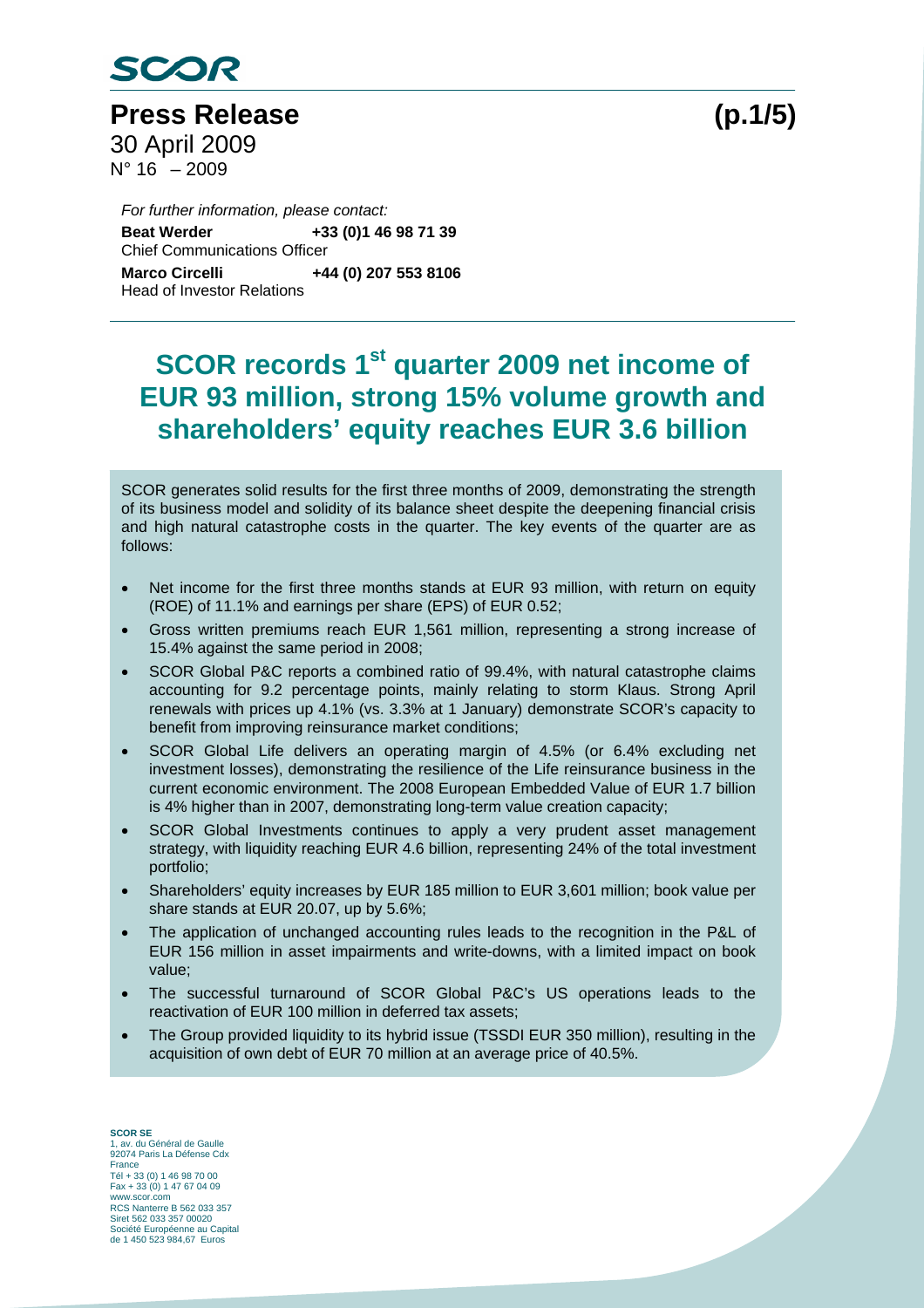

Denis Kessler, Chairman and Chief Executive Officer of SCOR, comments: "The first quarter 2009 demonstrates SCOR's very solid and proven strategy, as the Group has been able to consistently create shareholder value during the financial market crisis. In a deteriorating economic and financial environment we will keep SCOR in a state of 'full alert', encompassing conservative asset management along with a strong focus on cash management and especially on traditional, well diversified reinsurance underwriting. The successful April renewals demonstrate that SCOR's fully mobilized underwriting teams are capable of seizing attractive business opportunities in an upward trending reinsurance industry."

#### **The Group records solid net result of EUR 93 million with book value per share of EUR 20.07**

SCOR records a net income of EUR 93 million in the first quarter 2009, down 30.3% from EUR 133 million compared to last year's figures for the same period. The earnings per share (EPS) stand at EUR 0.52 for the quarter. Return on equity (ROE) stands at 11.1% in the first quarter, against the 15.7% recorded for 2008.

The strength of the franchise is further confirmed by the strong growth in gross written premiums reaching EUR 1,561 million, up 15.4% from EUR 1,353 million for the same period in 2008.

SCOR shareholders' equity increases from EUR 3,416 million at the end of 2008 to EUR 3,601 million at 31 March 2009, representing an increase of 5.4%. Book value per share stands at EUR 20.07, up 5.6% from EUR 19.01 at the end of 2008. Shareholders' equity has remained extremely resilient throughout the crisis, and has been largely restored to pre-crisis level when it was at EUR 3,646 million at the end of September 2007.

During the quarter the Group has continued to reduce its debt ratio and currently has a leverage position of 16.7%. SCOR has no refinancing needs at present.

### **SCOR Global P&C records a combined ratio of less than 100% despite high natural catastrophe losses; April renewals confirm positive pricing trend**

SCOR Global P&C gross written premiums increase from EUR 736 million in 2008 to EUR 868 million in the first quarter 2009, representing an increase of 18.0%. At constant exchange rates, the volume increases by 17.0%. The premium increase is positively impacted by volume growth in the 2008 April and July renewals.

The net combined ratio stands at 99.4% despite a quarter with a very high level of natural catastrophes, notably the pre-tax net loss of EUR 55 million on storm Klaus. The high catastrophe losses make up 9.2 points of the combined ratio against 6.8 points in the same quarter last year. In the first quarter 2009 the Non-Life division achieves its "Dynamic Lift V2" pricing underwriting ratios one year ahead of plan, leveraging on the counter-cyclical nature of the reinsurance industry.

The quarter is marked by the accomplished turnaround of SCOR Global P&C's US operations. The entity successfully demonstrates the expansion of its ongoing profitable business, focusing on small and medium-sized insurance companies. At the same time, SCOR Global P&C is systematically reducing its run-off technical reserves in the US, through the commutation of its most volatile portfolios. Since 2004 the run-off technical reserves have been reduced from USD 1,731 million to

**SCOR SE**  1, av. du Général de Gaulle 92074 Paris La Défense Cdx France Tél + 33 (0) 1 46 98 70 00 Fax + 33 (0) 1 47 67 04 09 www.scor.com RCS Nanterre B 562 033 357 Siret 562 033 357 00020 Société Européenne au Capital de 1 450 523 984,67 Euros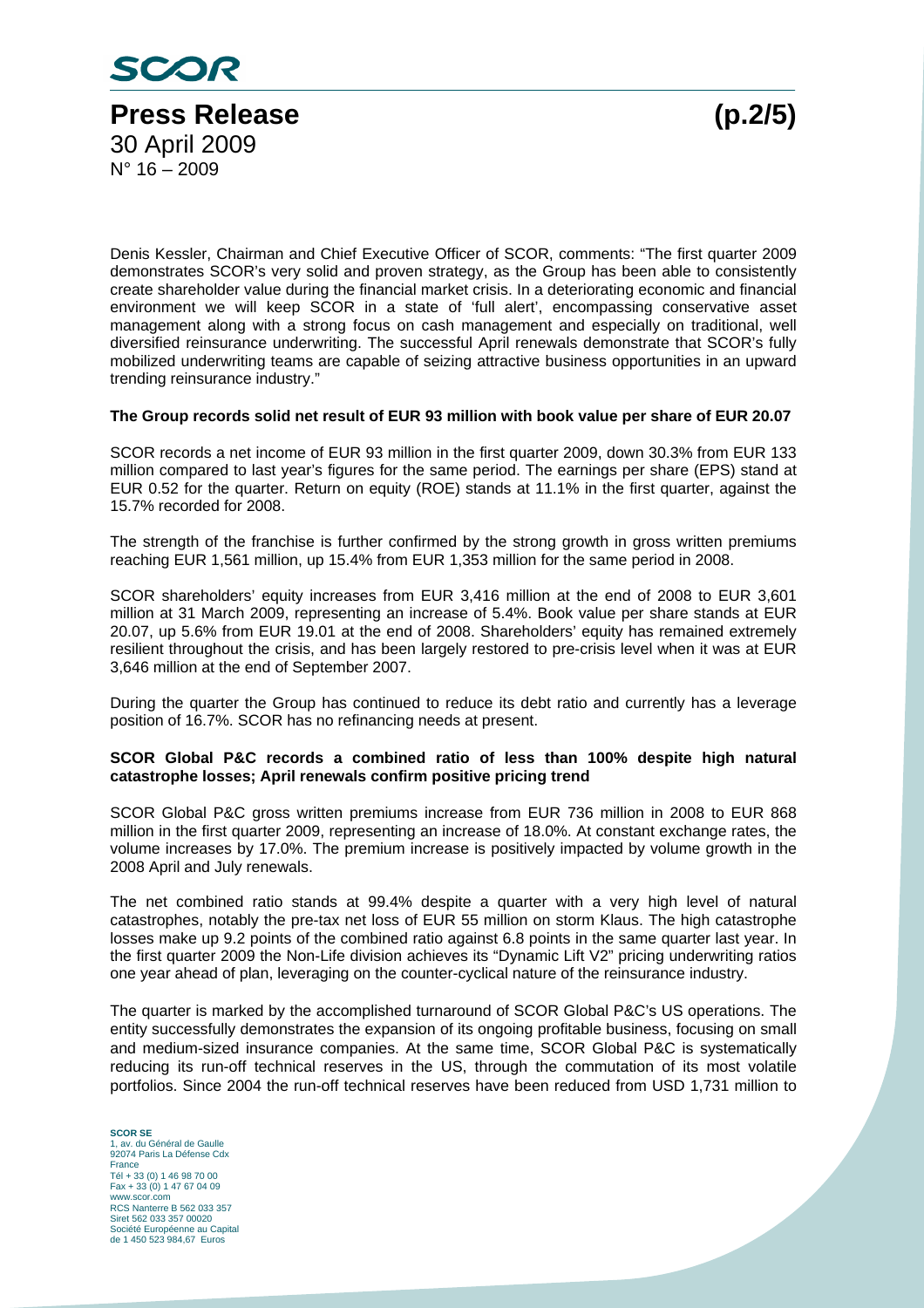

USD 490 million. This complete overhaul of the business situation has enabled SCOR to reactivate deferred tax assets of EUR 100 million.

SCOR Global P&C registered successful April renewals with prices generally up by 4.1%, a slight improvement on the January renewals where a general price increase of 3.1% was achieved. The Non-Life business engine continued its selective and disciplined underwriting with the April renewals in the Asia-Pacific markets, notably in South Korea and Japan. 12% of all Treaty business was subject to renewal. In a generally hardening market, the Company wrote and bound Non-Life contracts of EUR 236 million, an increase of 7% compared to 2008. New business amounts to EUR 58 million. EUR 46 million of business was not renewed, as it did not meet internal profitability targets. The Group benefited from the recent upgrade by Standard & Poor's to "A" and in particular saw further new opportunities in Speciality Lines. Growth in India was significant, with written premiums up by 53% from EUR 11 to 17 million.

### **SCOR Global Life shows strong growth; 2008 EEV at EUR 1.7 billion confirms the strength and resilience of the franchise**

SCOR Global Life gross written premiums for the quarter increase by 12.2% to EUR 693 million, compared to EUR 617 million for 2008. This increase is due to new business in Asia, France (Prévoyance Ré), the US and the Middle East. At constant exchange rates, the volume rises by 8.0%. SCOR Global Life delivers a solid quarterly operating margin of 4.5% (excluding net investment losses, the Life operating margin is 6.4%).

The resilience of SCOR Global Life's business model in the current financial market environment is further demonstrated by the 4% growth of 2008 European Embedded Value (EEV) to EUR 1.7 billion. $^1$ 

#### **SCOR Global Investments (SGI) continues to pursue a prudent asset management strategy; liquidity increases to EUR 4.6 billion**

In a financial market environment that remained extremely challenging during the first quarter 2009, SCOR continues its prudent asset management strategy by further increasing its level of liquidity, cash and short-term investments, and by actively reducing its exposure to volatile assets.

At the end of the first quarter the Group's liquidity position stands at EUR 4,559 million, up from EUR 3,711 million on 1 January 2009, representing an increase of 23%.

Due to the prudence of its asset management policy, SCOR records a lower recurring yield of 2.7% (excluding funds withheld by cedants, capital gains/losses and FVI net of write-downs) compared to the 3.6% recorded in the first quarter 2008.

On the back of its active investment portfolio management, SCOR realized gains in the amount of EUR 65 million (with EUR 43 million in fixed income and EUR 19 million in equity), which were negatively impacted by EUR 38 million due to the voluntary de-risking of the portfolio in terms of equities and alternative investments.

 $\overline{a}$ 

 $1$  See separate press release for details on SCOR Global Life EEV results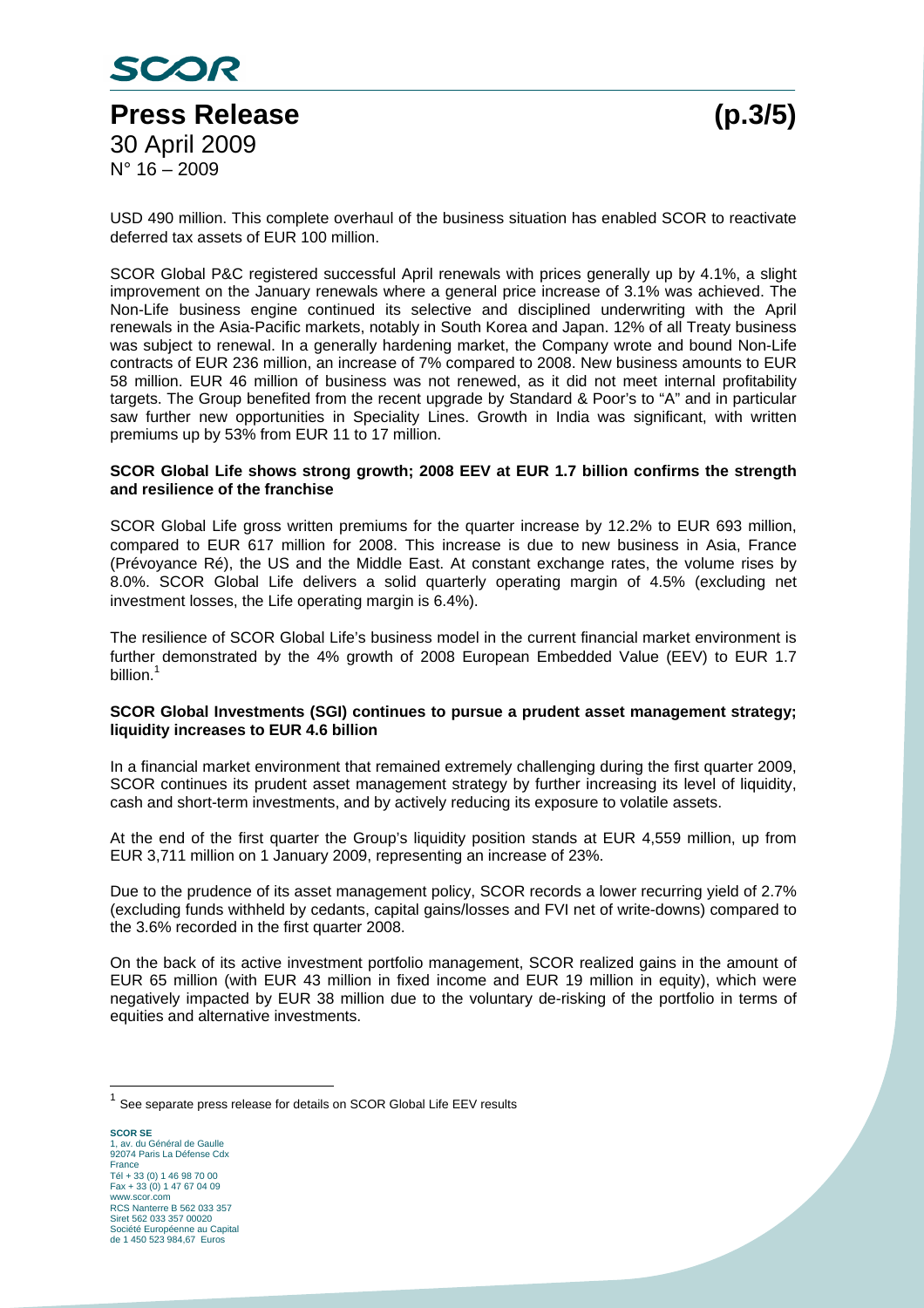

The application of unchanged accounting rules, on the other hand, has resulted in the recognition in the P&L of EUR 156 million in asset impairments and write-downs, mainly in equities (EUR 136 million), which has led to a negative quarterly investment yield of -0.3% on average assets. This accounting effect has a very limited impact on book value.

Net invested assets, including cash, stand at EUR 19.1 billion at 31 March 2009, compared to EUR 18.8 billion at 31 December 2008.

At 31 March 2009, investments consist of bonds (29%, of which 63% in AAA securities), cash and short-term investments (24%), funds withheld by cedants (41%), equities (3%), hedge funds and other alternative investments (1%) and real estate (2%).

During the quarter the Group provided liquidity to its hybrid debt issue (6.154% EUR 350 million super-subordinated debt), resulting in the acquisition of its own debt of EUR 70 million at an average price of 40.5%.

> \* \* \*

## **Key Figures (in EUR millions)**

|                                    | Q1 2009<br>(unaudited) | Q1 2008<br>(unaudited) | Percentage<br>change |
|------------------------------------|------------------------|------------------------|----------------------|
| Gross written premiums             | 1,561                  | 1,353                  | 15.4%                |
| Non-Life gross written premiums    | 868                    | 736                    | 18.0%                |
| Life gross written premiums        | 693                    | 617                    | 12.2%                |
| Operating income                   | -3                     | 126                    | $-102.2%$            |
| Net income                         | 93                     | 133                    | $-30.3%$             |
| Investment income                  | $-4$                   | 161                    | $-102.6%$            |
| Investment yield                   | $-0.3%$                | 3.0%                   |                      |
| Non-Life combined ratio            | 99.4%                  | 98.4%                  |                      |
| Non-Life technical ratio           | 92.8%                  | 92.1%                  |                      |
| Non-Life expense ratio             | 6.7%                   | 6.3%                   |                      |
| Life operating margin              | 4.5%                   | 7.7%                   |                      |
| Return on Equity (ROE)             | 11.1%                  | 15.7%                  |                      |
| Basic EPS (EUR)                    | 0.52                   | 0.74                   | $-30.2%$             |
| Book value per share (EUR)         | 20.07                  | 20.01                  | 0.3%                 |
|                                    | Q1 2009                | Q4 2008                | Percentage<br>change |
| Investments (excl. participations) | 19,051                 | 18,765                 | 1.5%                 |
| Reserves (contract liabilities)    | 20,627                 | 20,240                 | 1.9%                 |
| Shareholders' equity               | 3,601                  | 3,416                  | 5.4%                 |
|                                    |                        |                        |                      |

**SCOR SE**  1, av. du Général de Gaulle 92074 Paris La Défense Cdx France Tél + 33 (0) 1 46 98 70 00 Fax + 33 (0) 1 47 67 04 09 www.scor.com RCS Nanterre B 562 033 357 Siret 562 033 357 00020 Société Européenne au Capital de 1 450 523 984,67 Euros